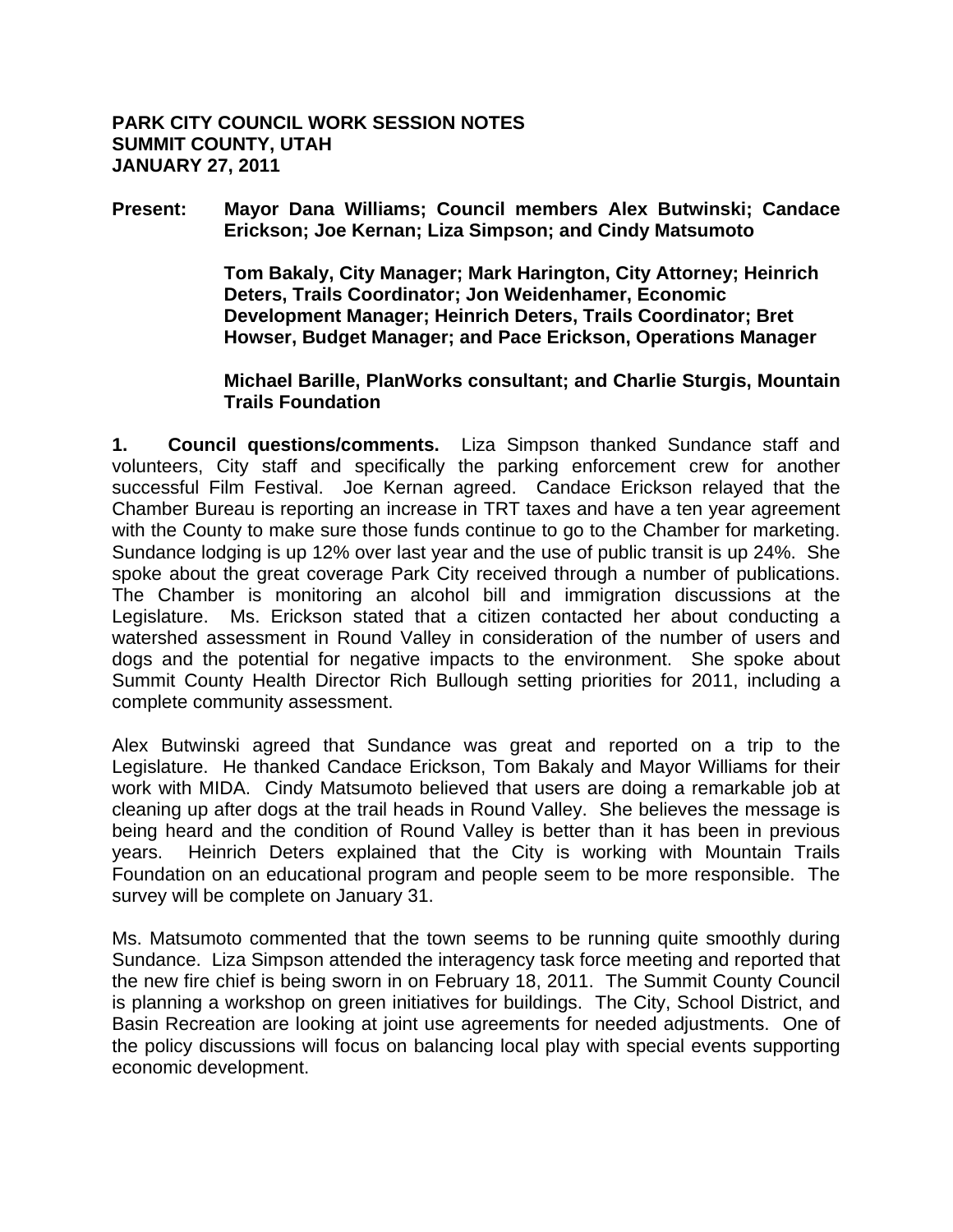Page 2 City Council Work Session January 27, 2011

With regard to Sundance, Mayor Williams pointed out that our bus drivers are great ambassadors. He noted that the Ananberg Foundation of Southern California offered to donate a year's supply of bio-degradable corn fiber poop bags to the City. Pace Erickson explained that if bio-degradable bags are used, our storm water rating drops. The Mayor spoke about the Westboro demonstration during the week and how proud he is of our young citizens.

 **2. Legislative update.** Tom Bakaly discussed a proposal changing the sales tax distribution formula to be more population based. It is expected that the ULCT will oppose this initiative. He indicated that a school equalization bill has not yet surfaced. Senator Madsen, who sponsored SB216 bringing MIDA to the area, is allegedly proposing another bill that would allow a movie studio at Quinns Junction which prompts serious concerns. Park City is urging the state legislature to adopt the Energy Code. The City has concerns about illegal immigration enforcement and supports the ULCT's argument regarding federal unfunded mandates. Candace Erickson discussed an ewaste bill which places responsibility on the manufacturer for the cost of recycling the product which is successful in other states. The City Manager indicated that staff will follow this bill. The Mayor stated that an immigration bill could be devastating to the fabric of our community. The City Manager interjected that the ULCT will take a position but Park City can make stronger statements as a city. Ms. Simpson suggested getting the Chamber on board and Mr. Bakaly agreed.

**3. Lower Park Avenue Redevelopment Agency Plan.** Jon Weidenhamer described the mechanics of a redevelopment agency were tax revenue increment is reinvested in the area. Park City has the Main Street RDA and the Lower Park Avenue RDA which essentially runs from the golf course south to Park City Mountain Resort and over to Deer Valley Drive. The Redevelopment Agencies have been used for grants in the Historic District and subsidized the cost of the development of the Snow Creek Cottages Project. RDAs have the ability to achieve housing and economic development goals and the new China Bridge Parking Structure was funded entirely with RDA monies. In January 2010, the City Council examined the role and the goals of the board of the RDA. The Lower Park Avenue RDA was created in 1989 and he described studies conducted. Council's ultimate decision was to focus on City-owned property and six goals were set including completing a master plan, maintaining existing green space, protecting historic fabric, exploring housing opportunities, providing an east west corridor, considering the senior center property as a community center, and meeting sustainable goals on all projects.

Mr. Weidenhamer urged members to provide direction on proceeding with Phase 1 and beginning part of Phase 2. Consultant Michael Barille commented on his professional interest in neighborhood planning and relayed that Park City staff and officials are planning ahead by looking at TDR ordinances and transportation master plans. The Lower Park Avenue RDA is another component of using public lands and funds in a way that is consistent with our community vision by improving quality of life which ought to be the focus. There are traditional RDA projects in Park City like creating affordable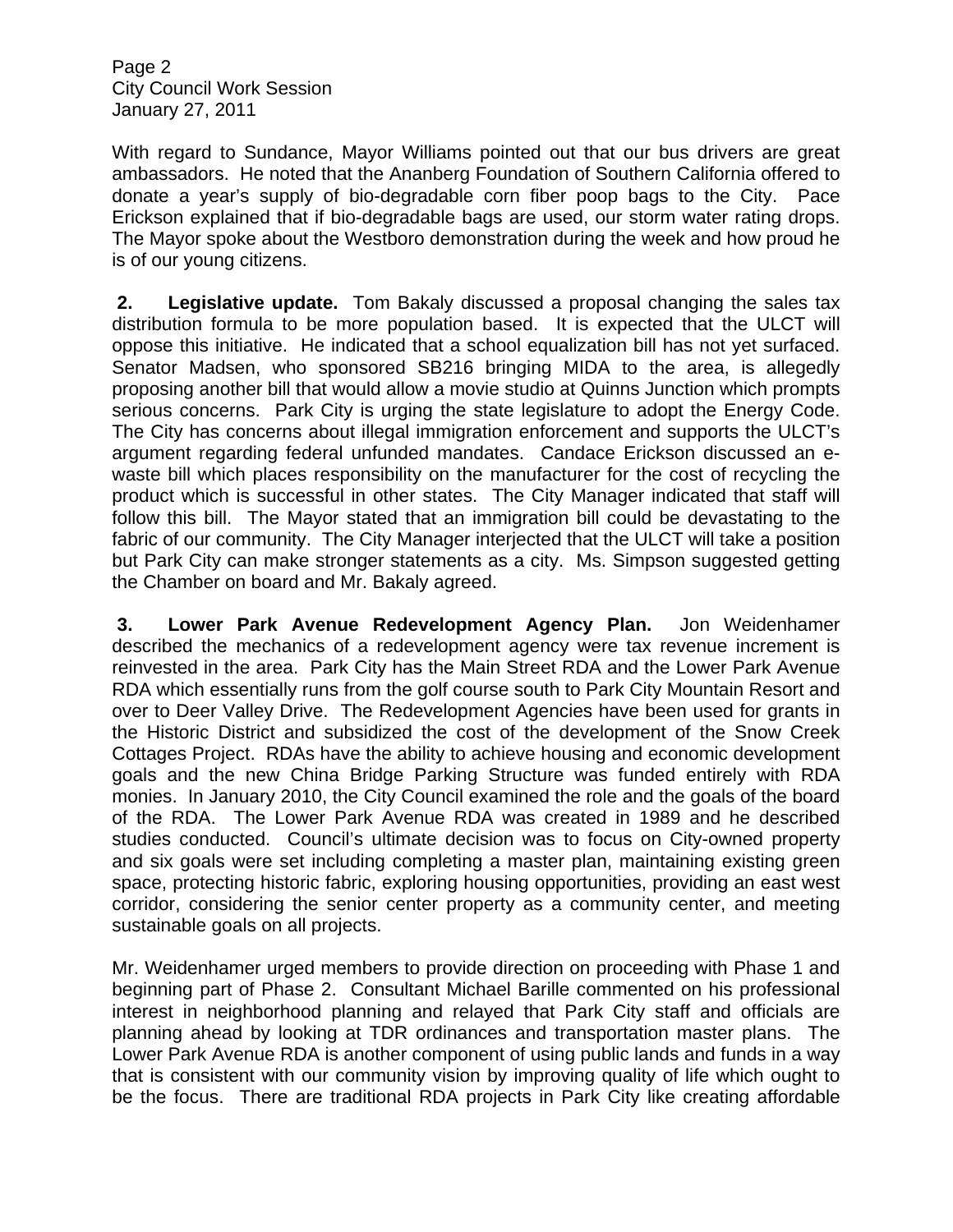Page 3 City Council Work Session January 27, 2011

housing or contributing to economic redevelopment, but other qualified RDA projects include improving streetscapes, services, infrastructure, and loaning money. With regard to City-owned parcels, Mr. Barille discussed a visual and functional pedestrian transportation corridor connecting Empire Avenue to Park Avenue and allowing movement from the resort to lower Main Street. Together with some transportation improvements over time, the tie between these two locations would be solidified. The land the City owns is already the home for community facilities like the senior center. Mr. Barille stated that this may be a good location for some employee or affordable housing or it could become more of a focal point in linking the resort neighborhood to downtown. Through illustration of a rendering he discussed the status of parcels and development patterns. He described small buildings surrounding a larger civic function and creating a community gathering area. Moving an historic home was discussed. Mr. Barille advised designing the same sized buildings as found in the surrounding neighborhood, taking advantage of the opportunity to meet some housing needs and beginning to establish a pedestrian link. Phase 1 includes the first three buildings and establishing the civic function and a community presence on the street. He again discussed the pedestrian link which is not included in Phase 1.

Mr. Barille expressed that this plan represents good RDA policy and he encouraged members to consider the goal of future RDA projects and partnerships. The City is able to establish uses on its own property and preserve links to neighborhoods. He recommended formulating design guidelines and advised not to view needs like housing, transit, and parking individually but together; they ought to have a synergy and planned in such a way to compliment each other. Redevelopment of City property creates benchmarks for other projects which is important. In the later phases of the plan, members could come up with ways of creating sources of funding to encourage private development appropriately conditioned, or leases of City property. Partner with the private sector to create facilities with the overall community neighborhood goals in mind.

Mr. Barille emphasized that this is an opportunity. He encouraged the Council to proceed with Phase 1 focusing on civic and community priorities and direct staff to create design guidelines described as a hybrid between planning and design guidelines. Cindy Matsumoto asked if Phase 1 should be funded with RDA tax increment. Jon Weidenhamer stated that the City can accomplish the projects described in Phases 1 and 2 with the existing tax increment revenue available. She felt that starting Phase 1 is a good idea but wanted to ensure that there is enough RDA funding for a grant program for home owners. Joe Kernan felt it makes sense to move slowly but agreed with first looking at the senior center and connectivity. The Mayor discussed the importance of protecting the neighborhood while improving the area and Candace Erickson interjected that as the land-owner, the City has control. She pointed out the importance of providing a general plan with flexibility as needs often change. The Mayor invited public input; there was none. Members agreed with the recommended implementation of the plan. Dana Williams clarified that the phase includes conceptual designs of preliminary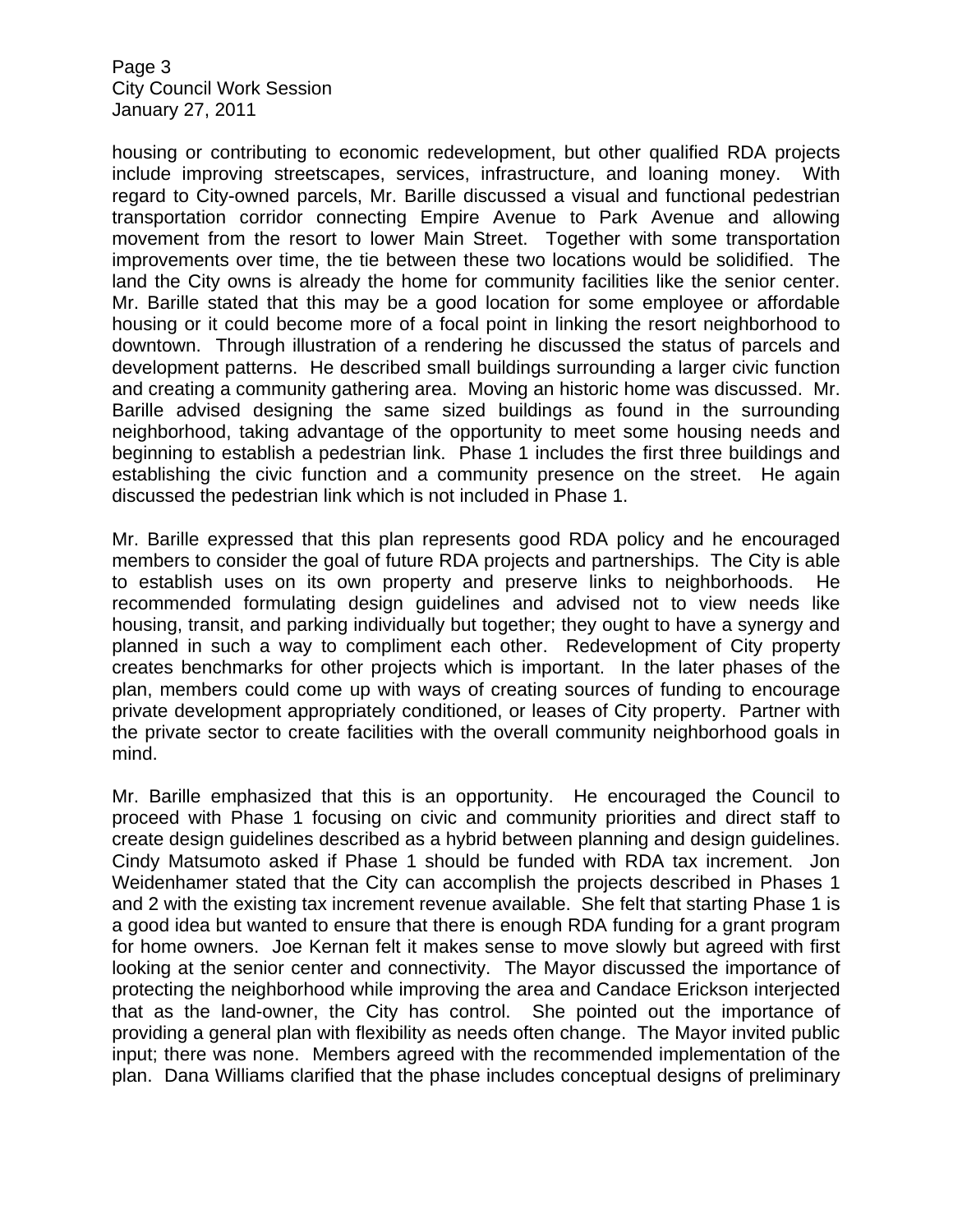Page 4 City Council Work Session January 27, 2011

cost estimates of both the community senior center and the remodel of the two historic homes. All members agreed.

Joe Kernan spoke about considering foregone tax increment to the City because of the creation of the RDAs when contemplating their future. Michael Barille pointed out that partners may come to the table enthusiastic about an integrated approach and Liza Simpson expressed her support of developing partnerships. The Mayor warned of duplicating projects like conference centers.

 **4. Memorial and Community Project Donations on Public Property.** Heinrich Deters explained the need for a donations policy for the City, specifically for donations under \$5,000. Some examples include trees, benches and wildlife protection boards. Many residents would like to provide physical donations to the betterment of the community and the purpose of creating a policy is for clarity. It creates a point of contact, general criteria, timeline, parameters, implementation aspects, notification, easements considerations, as well as requiring a written proposal or a letter of intent. Applications are submitted to the Executive Department and complete applications will be reviewed by a committee consisting of representation from Executive, Public Works, Sustainability and Parks. Once approved, a project manager is assigned.

Mr. Deters explained that Ketchum maintains a wish list of unfunded items which may be a good tool to have in place. Dana Williams thanked staff for following up with this project. He felt that anytime a donation is proposed to be placed on public land there should be a public hearing regardless of value. He personally liked providing for an administrative application and review process but suggested holding a public hearing before Council. The City Manager suggested holding a public hearing before staff for donations under \$5,000 but the Mayor felt that Council should hear all applications. Joe Kernan agreed. Discussion ensued on public art donations. Candace Erickson stated that she would at least like to be informed of applications through a work session or manager's report. The Mayor stated that the elected Council is accountable for public lands and should make the decision and Alex Butwinski relayed that he has been persuaded to the Mayor's point of view. Liza Simpson believed that the policy will make it easier for the public and staff to process donations and holding a public hearing may provide an opportunity to recognize citizens or organizations. She suggested not limiting plaques to specific dimensions but providing a square inch limit. Pace Erickson noted that dimensions were provided as a matter of consistency but believed that a maximum size is doable.

Mark Harrington explained that a majority of Council has given direction to retain authority over decisions regarding public land so a resolution adopting a policy will return to Council and the policy draft will be amended to reflect today's discussion.

 **5. Budget impacts of requests for elevated levels of service for Holiday Ranch Loop snow plowing and Quinn's restroom winter use.** Heinrich Deters explained that on January 13, 2011, Council requested that staff return with information on two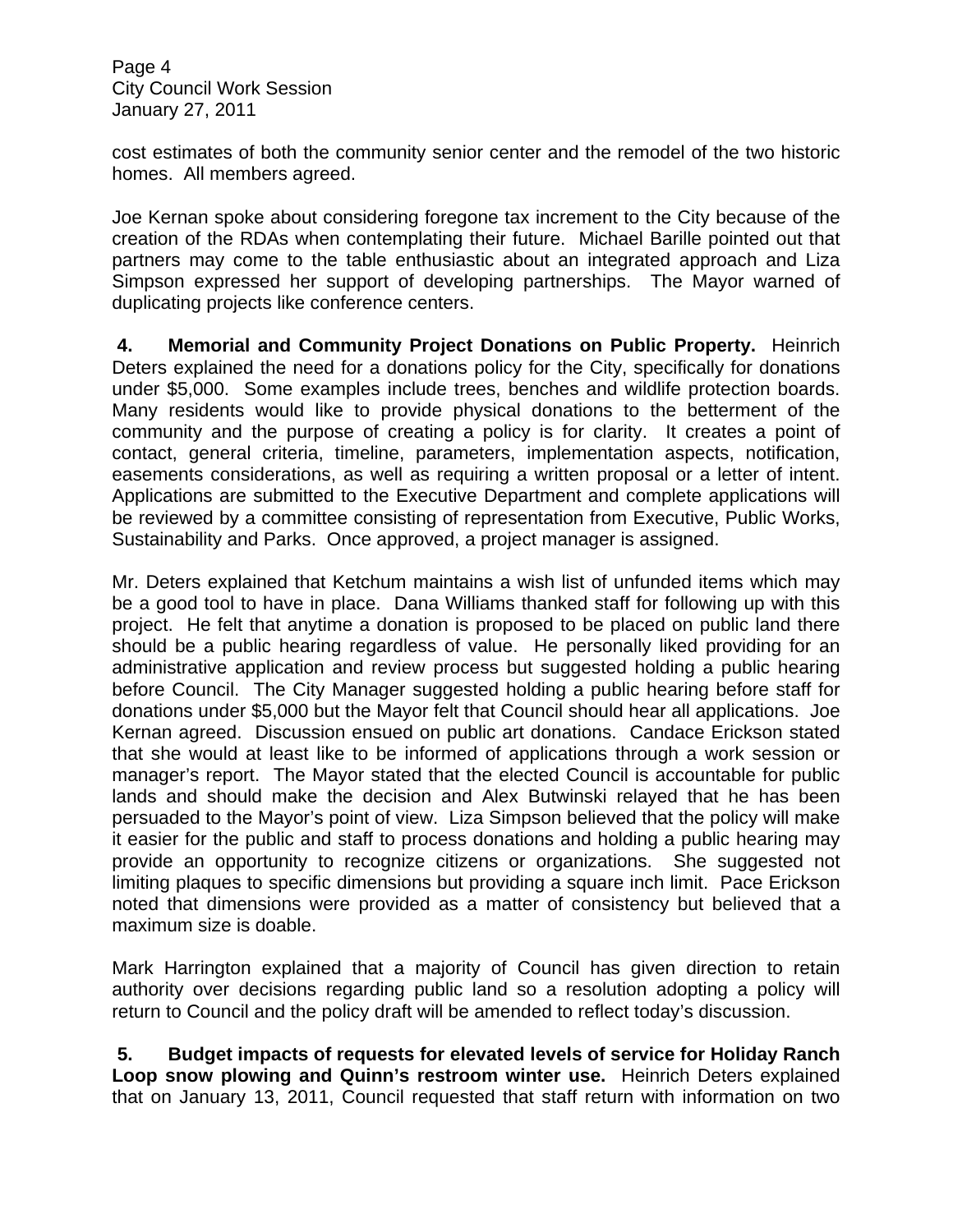Page 5 City Council Work Session January 27, 2011

requests for elevated services, specifically plowing the Holiday Ranch Loop pathway and winter use of the public restrooms at Quinns. He explained that the sidewalk was a WALC project but fell outside the criteria for existing resources to provide snow removal services. Extending contract services on Little Kate to provide plowing services on Holiday Ranch Loop was considered but due to economic conditions and priorities that option was not funded. At the same time, a budget request is proposed for FY2012 for additional resources to provide services for Holiday Ranch Loop and the Comstock sidewalks, estimated at \$130,000 for the plow and \$35,000 for personnel. The estimate to provide service outside the budget is \$1,000 per month or \$2,500 for the rest of the season. Mr. Deters stated that winter use of Quinns restrooms was raised on December 16, 2010 and staff provided a manager's report with estimated costs but staff did not receive direction. Staff recommends not to fund services outside the current budget.

Bret Howser referred to the portion of the staff report for alternatives for funding in the event staff is directed to pursue enhanced levels of service. Four options are listed in the staff report. He explained the budgeting for outcomes prioritization approach involving evaluating programs with associated Council goals and considering which programs to cut.

The Quinns restrooms would fall under the facilities programs which relate to open and responsive government. Basically the janitorial and utilities programs were already at the bottom of the BFO list so staff recommends making cuts from within those existing programs. Mr. Howser pointed out that Holiday Ranch Loop relates to effective transportation, urban trails and walkability and staff is recommending to cut that program a little bit. The walkability program is supported by general obligation bond repayments but there is some operating money that can be used to clear the snow in the short and long terms. Other options include exiting the BFO framework and taking a line item approach and Mr. Howser discussed moving money from pavement management as a short term approach. The cost to produce *Play Magazine* could be scaled back and funds could be used for improvements to the restrooms. Staff recommends using policies in place, including RELS and the BFO concept and to analyze all elevated level of service requests at the same time as part of the budget process.

Alex Butwinski felt that the Holiday Ranch Loop sidewalk is a situation Council created. The width of the road has been dramatically decreased and he felt that plowing the sidewalk is a safety need. He disagreed with staff and also feels that there should be flexibility in budgeting. Snow removal has a contingency budget, the cost is low and the request fits the definition of open and responsive government. Members have received complaints from citizens and it is a situation which the City created. Common sense has to be put into the equation. Mr. Butwinski doesn't feel that any philosophical concepts are at risk by applying some surplus money for snow plowing. On the other hand, winter use of the Quinns restrooms is a perfect example of looking for money in the next budget cycle as it is an existing condition.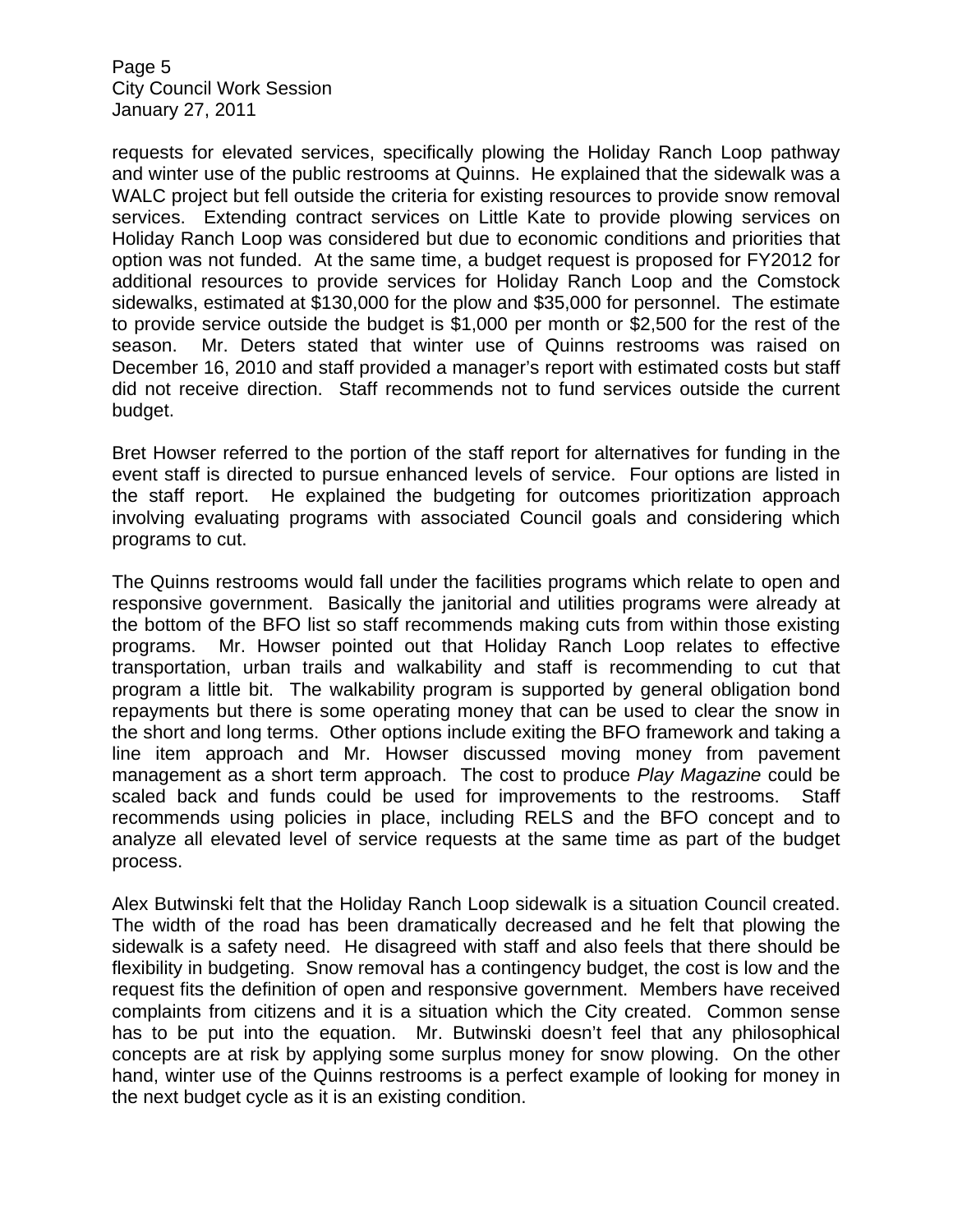Page 6 City Council Work Session January 27, 2011

Liza Simpson agreed with Mr. Butwinski. She felt that the money it costs to plow the sidewalk was saved by accelerating the project and not ripping everything out twice. In her mind, the money is already there. She appreciated today's discussion and stated that she supports plowing the sidewalk but not upgrading the rest rooms. If there is a need, she suggested installing porta-potties and pointed out that there are restrooms at the rink.

Cindy Matsumoto agreed that Holiday Ranch Loop is a lot narrower and felt that plowing the sidewalk is feasible this year. Bret Howser discussed an operational contingency account that could be accessed and he is in the process of formulating some parameters relating to accessing these funds. Finding \$3,000 is not a problem but ultimately as these types of decisions compound, they have an impact on the budget and an organized method of moving forward is needed which can be discussed further at the Visioning Session. The Mayor spoke about the importance of connectivity of the town and supported plowing the sidewalk. Candace Erickson stated that she has a tough time describing this as an elevated level of service because the Council elevated the level of service by installing the sidewalk. By building it and not plowing it degrades the level of service and there has been a lot of snow this year. Plowing the sidewalk is something the City needs to do and Holiday Ranch Loop is also a connector.

Cindy Matsumoto commented on the significant increase of users in Round Valley this year. She felt that the restrooms should be made available in the winter. Candace Erickson believed this should be addressed in next year's budget and emphasized the high cost of heating them as they currently exist. Capital costs will need to be considered in the long term.

Charlie Sturgis, Mountain Trails Foundation, believed that the restrooms are not much different than plowing the sidewalk. Round Valley was created by the City and Quinns Junction is the most used trail head in the community. The restrooms at the rink are a distance away and there may be a sanitation problem on the trails if this is not addressed. He didn't think heating the restrooms will cost \$1,000 a month if the doors are sealed and the room is heated to only 60°. He referred to the heated facilities at the Barn and felt that upgrading the restrooms at Quinns is driven by Round Valley's use.

Discussion ensued on the services provided at the Barn. Pace Erickson explained that the \$1,000 estimate for heating the restrooms is based on using electricity. If this is a Council program, he recommended insulating the restrooms and getting gas heat to the building. Electric heat is very inefficient. Ms. Matsumoto requested more information on heating the Barn restrooms. Joe Kernan agreed with plowing the sidewalk. He asked that staff explore insulating the restrooms in the near future. Liza Simpson again voiced her support of installing porta-potties. Alex Butwinski discussed the potential of freezing pipes and believed an interim solution is porta-potties. Joe Kernan concurred.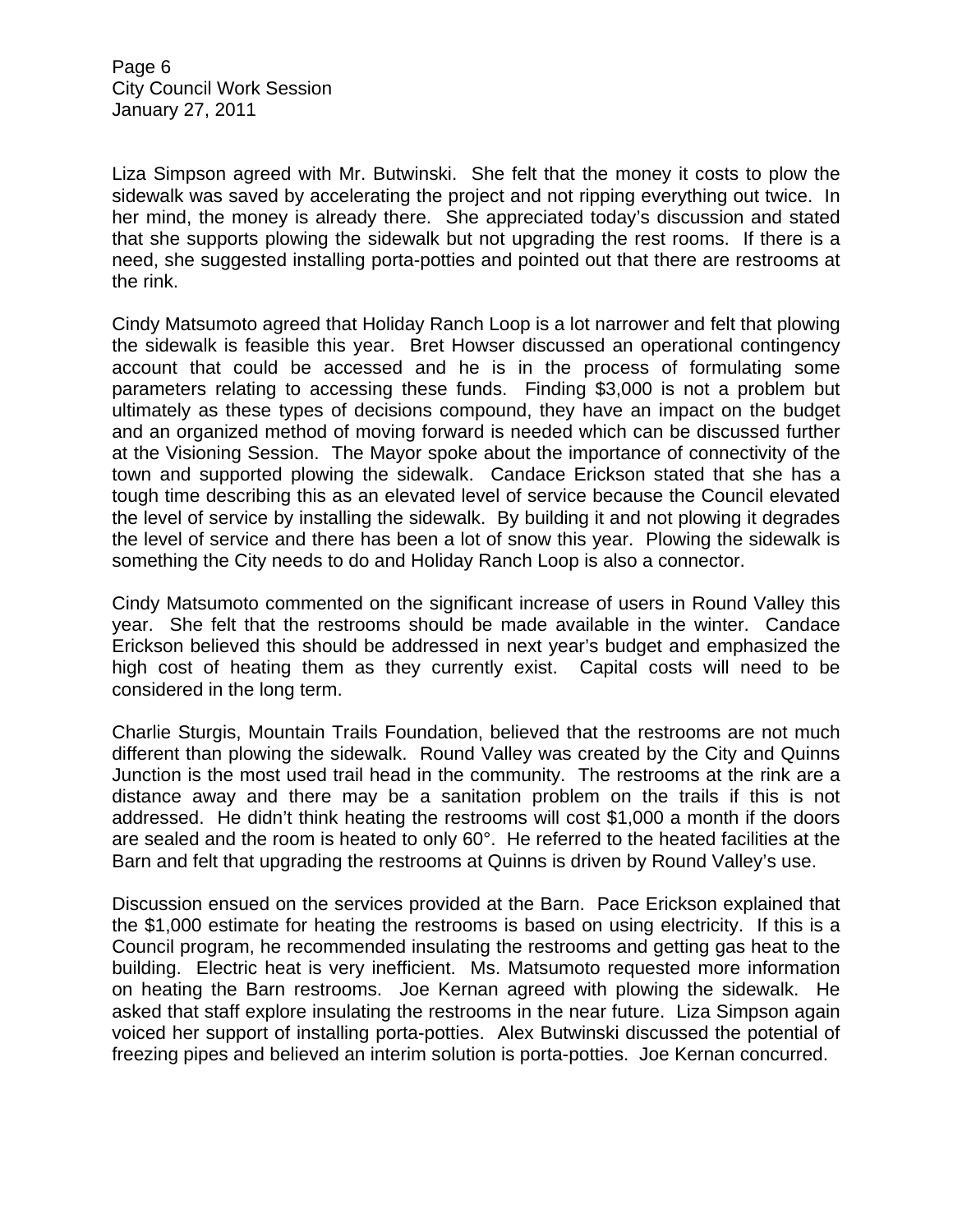Page 7 City Council Work Session January 27, 2011

Tom Bakaly understood Council direction to be to have restrooms available in the winter at Quinns and to have staff do that in an economical way this year and look at possible capital improvements for the long term. Liza Simpson stated that counts will be available at the end of spring and actual needs should be better understood. Mr. Sturgis stated that he supports porta-potties as an interim solution. Heinrich Deters understood that the Holiday Ranch Loop sidewalk will be plowed immediately and staff will return in the budget process with options for additional equipment and labor. The number of needed porta-potties at Quinns Junction will be determined and installed. Plowing the Holiday Ranch Loop sidewalk will be funded by extending the Little Kate plowing contract for Holiday Ranch Loop for the remainder of the season.

Prepared by Janet M. Scott, City Recorder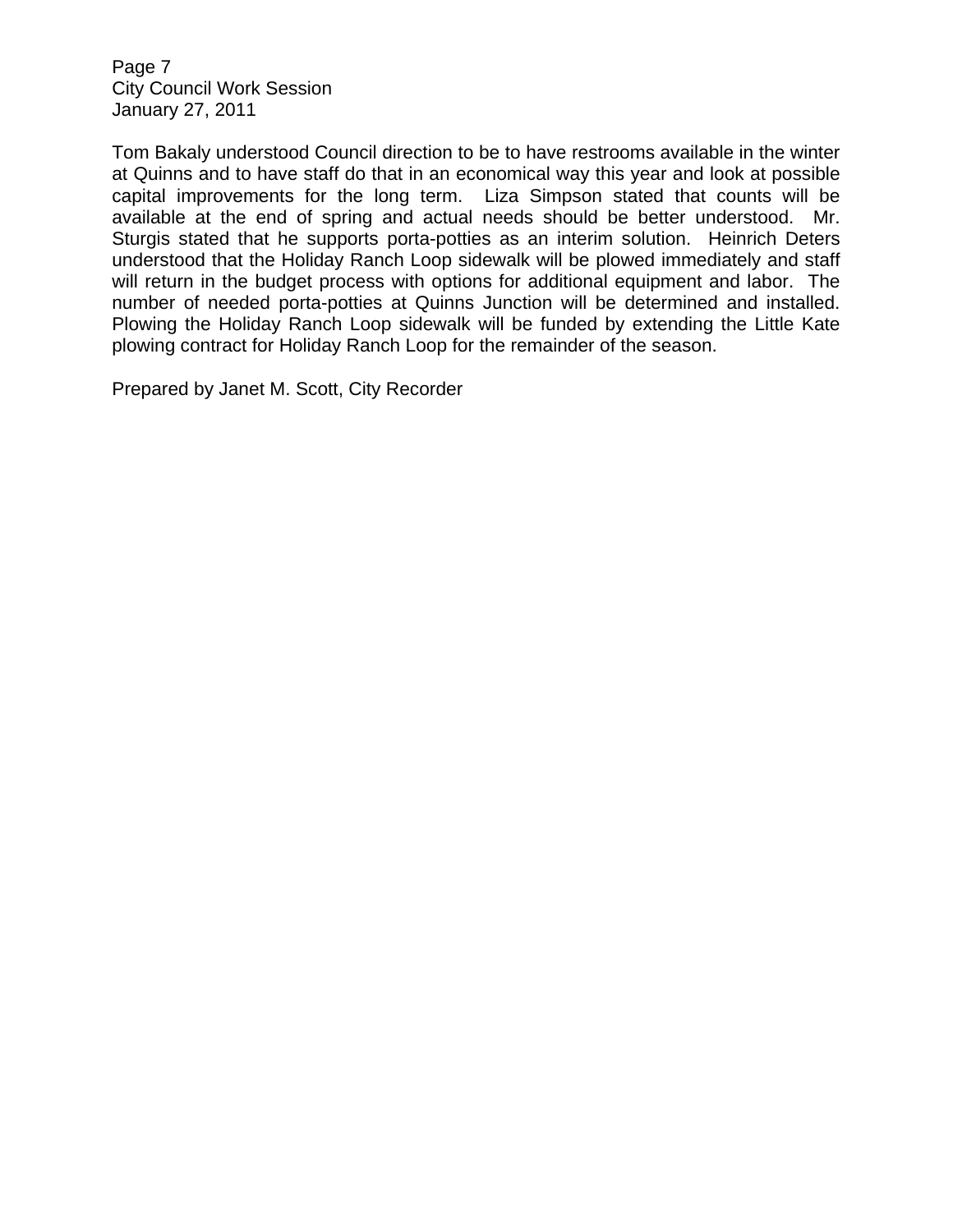### **PARK CITY COUNCIL MEETING SUMMIT COUNTY, UTAH JANUARY 27, 2011**

# **I ROLL CALL**

Mayor Dana Williams called the regular meeting of the City Council to order at approximately 6 p.m. at the Marsac Municipal Building on Thursday, January 27, 2011. Members in attendance were Dana Williams, Alex Butwinski, Candace Erickson, Joe Kernan, Cindy Matsumoto, and Liza Simpson. Staff present was Tom Bakaly, City Manager; Mark Harrington, City Attorney; Rhoda Stauffer, Housing Specialist; Tommy Youngblood, Special Events Coordinator; Kirsten Whetstone, Planner; Sharon Bauman, Deputy City Recorder; Jonathan Weidenhamer, Economic Development Manager; and Bob Kollar, Joint Venture Manager.

# **II COMMUNICATIONS AND DISCLOSURES FROM COUNCIL AND STAFF**

Sundance Film Festival - Liza Simpson relayed that *it takes a village to pull off Sundance* and she thanked everyone involved for its success from parking enforcement to licensing.

## **III PUBLIC INPUT** *(Any matter of City business not scheduled on agenda)*

Co-Housing Program - Rhoda Stauffer invited the Council and the public to a cohousing seminar hosted by the Greenhouse Foundation at the Library on February 9, 2011 from 4:30 p.m. to 7:30 p.m. She explained the shared community concept typical of co-housing projects.

Thank you - Mike Sweeney thanked Max Paap for his help in solving a problem at the Caledonian.

## **IV WORK SESSION NOTES AND MINUTES OF MEETINGS OF JANUARY 6, 2010**

Alex Butwinski, "<u>I move approval of the minutes of January 6<sup>th</sup>"</u>. Joe Kernan seconded. Motion unanimously carried.

### **V NEW BUSINESS** *(New items with presentations and/or anticipated detailed discussions)*

1. Consideration of an Ordinance - 508 Main Street – The Mayor opened the public hearing and there were no comments from the audience. Liza Simpson, "I move we continue consideration of the Ordinance for 508 Main Street to February 10<sup>th</sup>". Alex Butwinski seconded. Motion unanimously carried.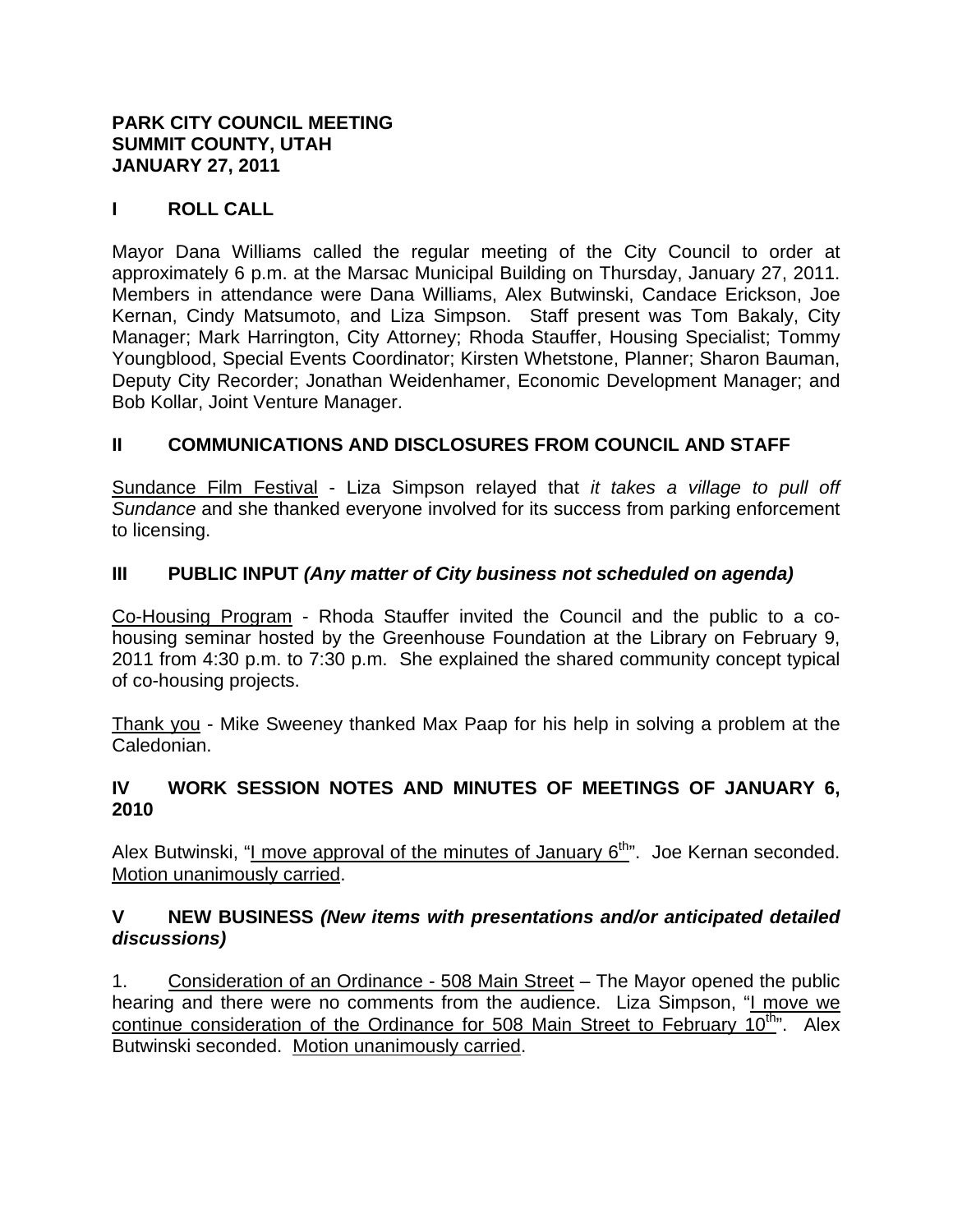2. Consideration of Master Festival License for the Round Valley Round-Up – Tommy Youngblood explained that the applicant is Mountain Trails Foundation. This event is scheduled on February 19, 2011 and is a cross-country skate-skiing marathon from 5K to 50K including all abilities. MTF believes this event may grow and currently there are 400 entrants. All requirements have been met and staff recommends approval. He confirmed to Liza Simpson that the application was received on December 5, 2010 and porta-potties will be provided on site. The Mayor opened the public hearing and hearing no comments, closed the hearing. Promoting cross-country events was discussed and trails will be open to the public but monitored for use during the event. Liza Simpson, "I move to approve the master festival license for the Round Valley Round-Up". Cindy Matsumoto seconded. Motion unanimously carried.

3. Consideration of an Ordinance approving the  $2^{nd}$  Amended Lots 2-4 and 3<sup>rd</sup> Amended Lot 1 Alta Vista Subdivision - 7905 Woodland View Drive – Kirsten Whetstone explained that the request is to reconfigure four lots into three lots. There is an existing house on Lots 1 and 4 and this application is a reduction in density. It was reviewed by the Planning Commission on January 12, 2011 and a positive recommendation has been forwarded to the City Council. Alex Butwinski asked if approving the lot reconfiguration will allow for a mega-house to be built. Ms. Whetstone explained that in subdivisions where lots are combined there is provision in the RD Zone that if there is a house size limitation and two lots are combined, a certain percentage of the additional lot is provided. In this case, there are building pad locations, increased setbacks, and limits of disturbance which will limit the size of the dwelling. The Mayor opened the public hearing and there were no comments from the audience. The public hearing was closed. Alex Butwinski, "I move we approve Item 3 under New Business". Joe Kernan seconded. Motion unanimously carried.

 4. Consideration of the award of contract for Marsac Building public art and authorization for City Manager to enter into a service provider contract, in a form to be approved by the Legal Department, with Koryn Rolstad in the amount of \$60,000 – Sharon Bauman explained that the award to Koryn Rolstad is recommended by the Art Advisory Board and public art is funded by 1% of the capital improvement project budget. She explained the process for requests for proposals, evaluation of submittals and selection of the artwork. A subcommittee will work with the artist and the design with be finalized with all associated City departments. Final installation is anticipated by the end of September. Joe Kernan asked if the City has all rights to the artwork, including moving it, and Mark Harrington explained that it depends on the final contract but typically the City has control over the artwork after the purchase unless there are specific requirements. Liza Simpson added that there will be no LED lighting and the artist will work with the subcommittee on placement as the rendering is inaccurate. Candace Erickson pointed out that the City would not allow the use of reflective materials on windows, for instance, and asked if that is going to be a problem with the selection. Ms. Bauman indicated that the Board will work with the Planning Department and Cindy Matsumoto felt that art falls under different guidelines than buildings. The Mayor invited public input; there was none. Liza Simpson, "I move we award the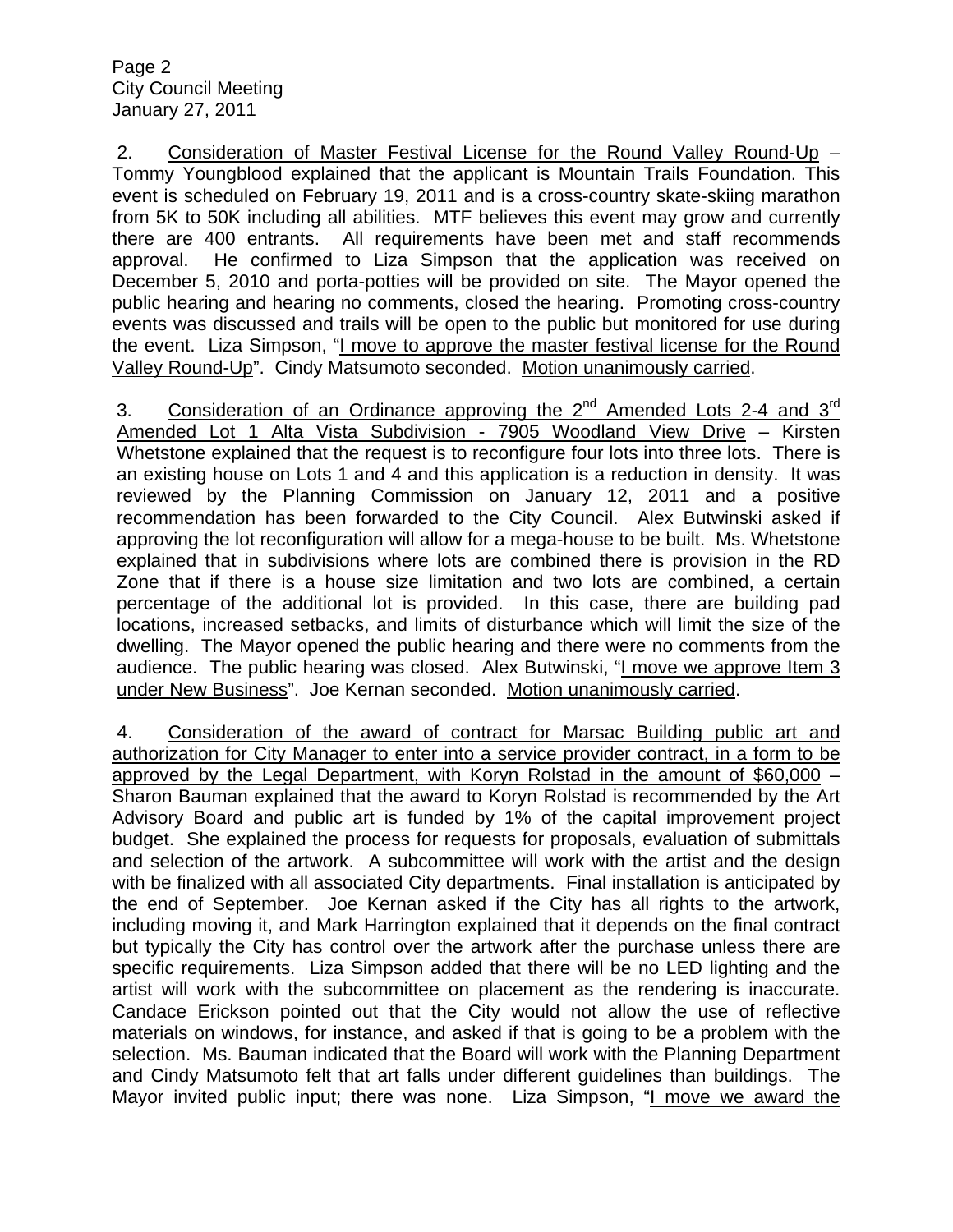Page 3 City Council Meeting January 27, 2011

contract for the Marsac Building public art and authorize the City Manager to enter a service provider contract with Koryn Rolstad in the amount of \$60,000". Joe Kernan seconded. Motion carried.

| Alex Butwinski          | Aye |
|-------------------------|-----|
| <b>Candace Erickson</b> | Nay |
| Joe Kernan              | Aye |
| <b>Cindy Matsumoto</b>  | Aye |
| Liza Simpson            | Ave |

 5. Consideration of an Ordinance amending the Land Management Code of Park City, Utah to provide clarification and consistency between Sections; streamlining of process and procedures for subdivision plats, conditional use permits, master planned developments, and plat amendments; clarification of new definitions; and consistency with the General Plan and City Council goals, and specifically amending Sections 15-1, 15-2.13, 15-2.16, 15-5, 15-6, 15-7.1, 15-7.3, 15-7.4, 15-11, 15-12 and 15-15 – Kirsten Whetstone distributed minor changes to the draft presented in the meeting packet. The recommended amendments are primarily the result of the bi-annual review of the document, specifically for consistency between chapters and state code. The Planning Commission reviewed these amendments in depth on December 15, 2010 and January 12, 2011 and forwarded a positive recommendation to the City Council. The Planning Commission focused on providing an amenities club as a hotel use and the extension of a conditional use permit. As written, the Planning Director can grant one year and the Planning Commission can grant an additional year for a total of three years from the date of the original approval. Alex Butwinski made a grammatical correction to a sentence. The Mayor opened the public hearing; there were no comments rendered and the public hearing was closed.

Liza Simpson questioned the clarity of new language regarding extension of plat approval dates, specifically as it relates to recordation within a year based on the date of approval of the ordinance. Ms. Simpson recommended that the language be made clearer. Mark Harrington suggested *The City Council may grant an extension to the expiration date* which distinguishes between the plat approval and the expiration date to record the plat.

Alex Butwinski found it difficult to track references regarding noticing and felt noticing requirements should be repeated in the associated Code section. Ms. Whetstone referred to the noticing matrix in Section 15 and Mr. Butwinski suggested language referring readers to the matrix. She stated that noticing has not changed, although state code has, and this is an issue that the Planning Commission will study. Joe Kernan felt referencing the matrix should be consistent throughout the document and perhaps this can be addressed in the next round of amendments.

Joe Kernan, "<u>I move we approve New Business No. 5, as amended</u>". Liza Simpson seconded. Motion unanimously carried.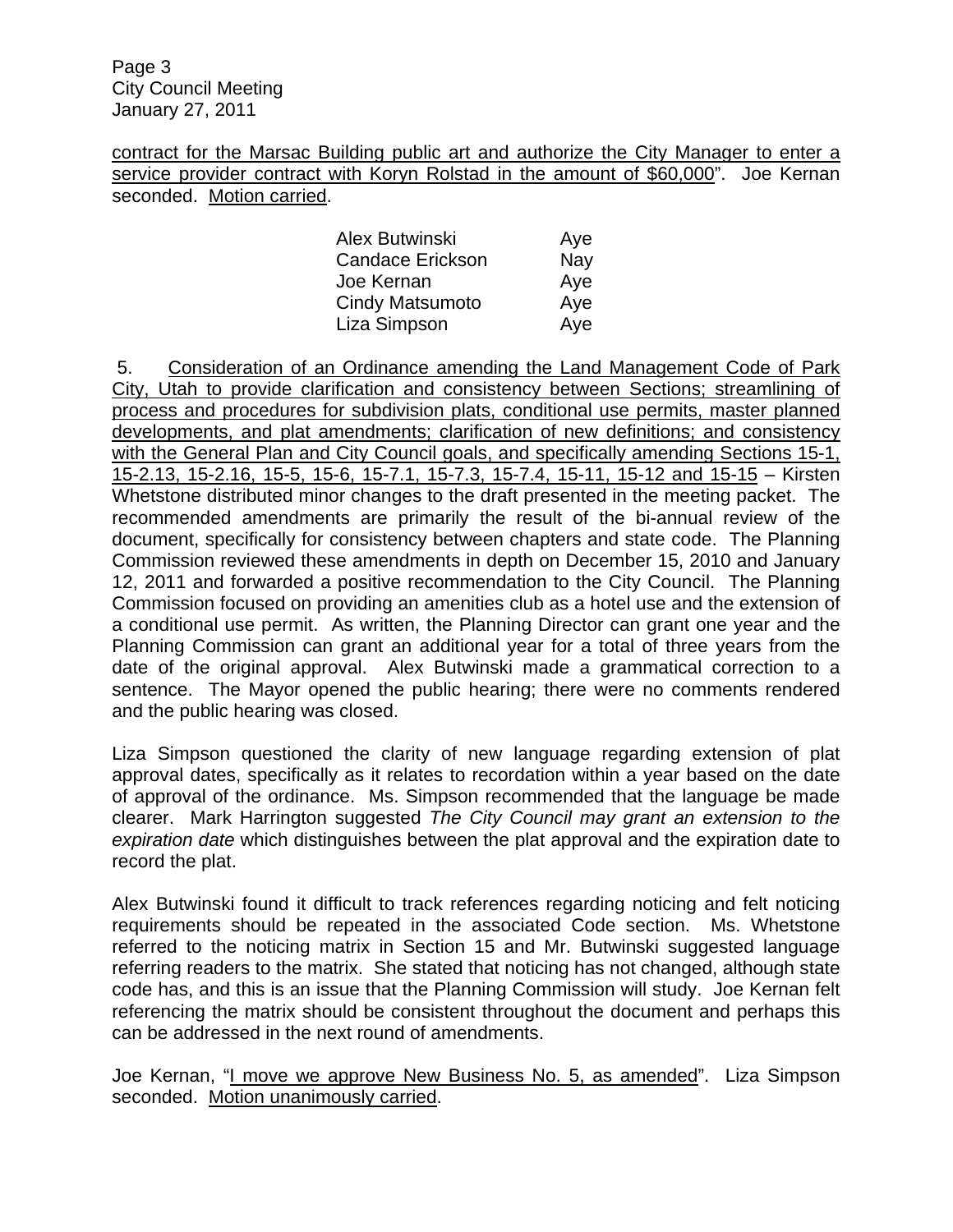6. Consideration of a Master Festival License – Avalanche Benz Cup – Jonathan Weidenhamer stated that the strategic plan for the Quinns Junction Sports Complex attempts to balance local play and outside events and of the \$6 million project budget about \$5.5 million was generated with sales tax revenue. The Avalanche Tournament is scheduled to be held on June 26, 2011 and is a U9 to U19 tournament, geared at a premiere level of play. It is a college showcase, including 200 teams. He emphasized that a condition of approval provides that at least 60% of the registered teams must be from out-of-state; fields will be approved accordingly. This event is scheduled during the off-season and there is an opportunity to attract overnight guests. Another condition specifies that the Avalanche invitational teams competing on Park City fields are limited to eight groups of 15 and older. Mr. Weidenhamer clarified that the tournament is designed to be a college showcase but the local clubs complained that the younger groups created conflicts and this condition was added.

Applicant Joanna Barney understood that introducing this tournament represents a change to the status quo but Avalanche believes this will be a good thing. The organization was created ten years ago as an elite female premiere soccer club with the goal of giving every premiere level female athlete in the state of Utah who had the ability to play at the college level, her best shot at getting there. Utah teams up to that point had never generated much success outside the state of Utah and that lack of success was making it impossible for Utah players to get attention. The club has no boundaries and girls are from a number of Utah towns and cities, including Park City. Players currently represent 33 different cities in the state and since its inception Avalanche has been a true Utah club and had to be in order to get Utah players to colleges.

She pointed out that Utah is a small market, there is snow on the ground six months out of the year and the level of financial backing is less than in other states and other clubs. Avalanche created an environment that was strong enough to pull Utah's talent together and finally began to showcase Utah athletes demonstrating that Utah has talent like any other state. Avalanche has earned the respect of clubs and colleges in every state and on every field in this country and will bring the top out-of-state teams and college coaches to Park City. There is respect for Avalanche's 32 state titles, for its teams that have won most of the top tournaments in the country and respect from college coaches who know the program well. She stated that 100% of their players have advanced to the collegiate level or 124 girls, representing \$7 million in scholarships. This is the only Utah club accepted as a member of the Elite Clubs National League, an organization comprised of the most competitive clubs and elite teams and an advocate for the longevity of the tournament. Avalanche's intention is to run an elite level tournament targeting out-of-state teams and premiere level local teams, and making this tournament the first of its kind in Park City and Utah. She spoke about national interest and commitments from 73 teams and adding 24 local teams, totaling 100 teams with four months to go. The primary goals for the tournament are in line with the mission for the club which is to garner exposure at the collegiate and national level for Utah's female athletes and to continue to elevate the stature of Utah's soccer nationally. Toward that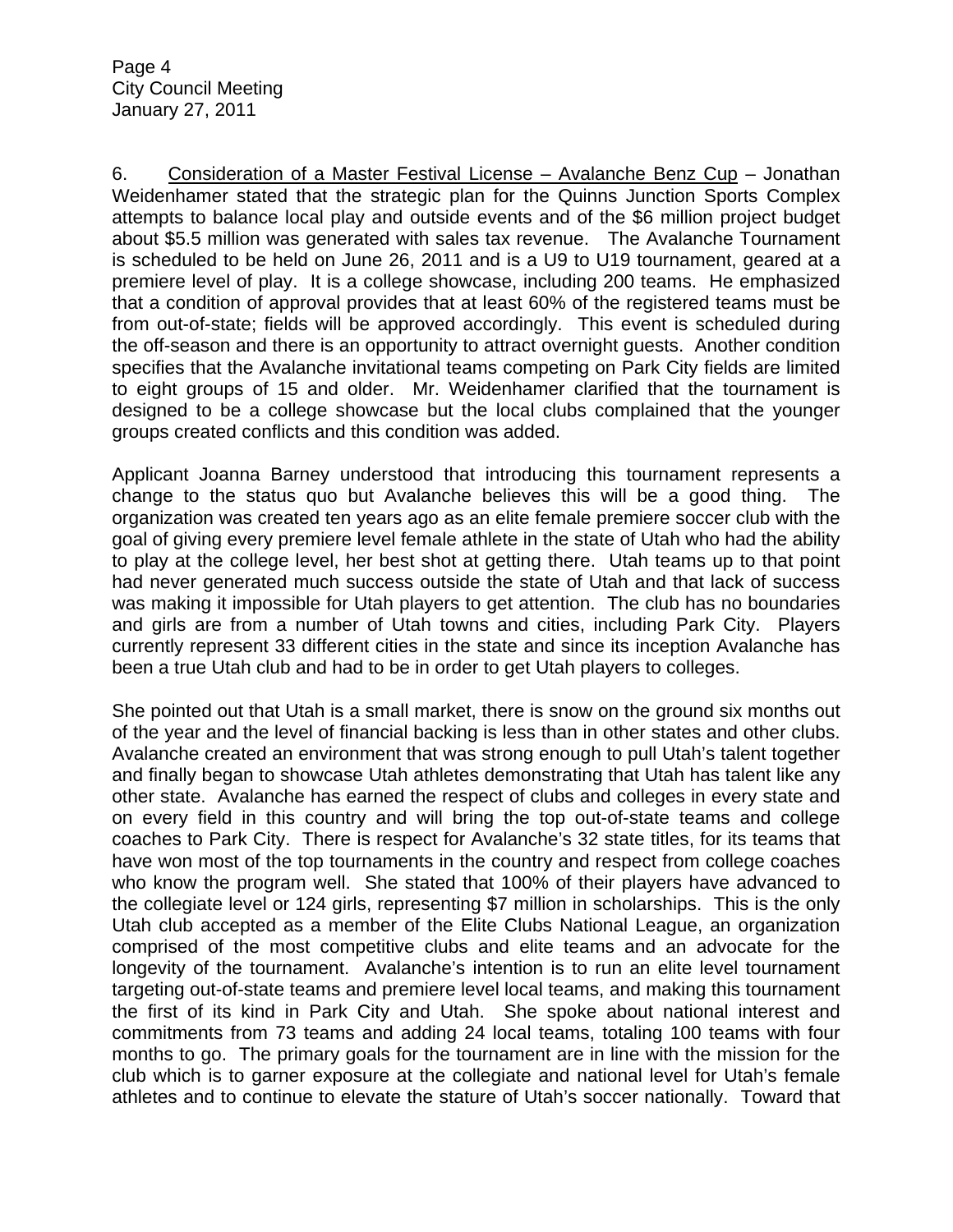Page 5 City Council Meeting January 27, 2011

end, Avalanche now has 60 college coaches who have registered to attend the event and has obtained other verbal commitments. Park City was chosen to showcase Utah and its talent and the City represents the best that Utah has to offer.

Ms. Barney felt the event will have a positive impact on Park City's economy as well as community programs because of the large number of teams. Businesses should benefit from the many out-of-state teams and the club plans on spending money in the City on the many associated tournament events. She stated that the event will stimulate future tourism because of return visits. She discussed hosting Special Olympic athletes in a day-long event of clinics, games, and a barbecue prior to the tournament. All players will be involved to better understand the importance of community and to lead by example. Avalanche has a talented and dedicated group of professionals who will ensure that this tournament is a success. All of the tournament heads have direct experience and the United States Soccer Assocation has endorsed this tournament as well as the Park City Extreme Cup in August. She felt that these two tournaments will probably attract some of the same players but when put in perspective, 57% of the Extreme Tournament last year was made up of boys' teams. That equates to 145 teams that Avalanche will not affect. With regard to the make-up of the other 43% of the Extreme Tournament, less than 20% represent premiere teams so 92% of the teams from the Extreme Tournament last year are not Avalanche's target even among U9 to U19 players. There might be overlaps in teams but even if there are, youth teams attend multiple in-state tournaments in a year. Last year Utah teams from U9 to U14 on average attended more than one local tournament and most attended two or three. There is no evidence that shows the teams we each target won't attend both events if we both run quality tournaments. Joanna Barney noted that there is something to be said for free market and the spirit of competition. It is the very thing that drives our kids, our teams, our clubs and these events to be better. We teach our kids not to be afraid to step on the field and compete no matter the opponent because it drives them to be better. The application to host a tournament in Park City is no different because regardless of what is decided, she assured members that this year every tournament in Park City will try incredibly hard to be better than last year and everyone will put their best event on and Utah soccer will get better.

She urged Council members to approve the tournament for players from U9 to U19 without conditions or stipulation understanding that staff is recommending approving the event only at the older age groups because of some local concerns. She asked that she be given the opportunity to address any of those concerns. The ages deemed as college showcase are the most expensive group and the club is planning on holding a top notch tournament. The younger groups will help generate revenue to offset the expense of the college showcase and allow this event to take place. If the tournament is limited to the older age groups, Avalanche's ability is limited in producing a top quality event. Beyond revenues and expenses, allowing the younger girls to participate with the older girls sparks passion in our youth who watch and learn. Relegating the youth to the sidelines doesn't create a college showcase because the excitement for these events comes from our youth and allowing them to compete in a high level experience.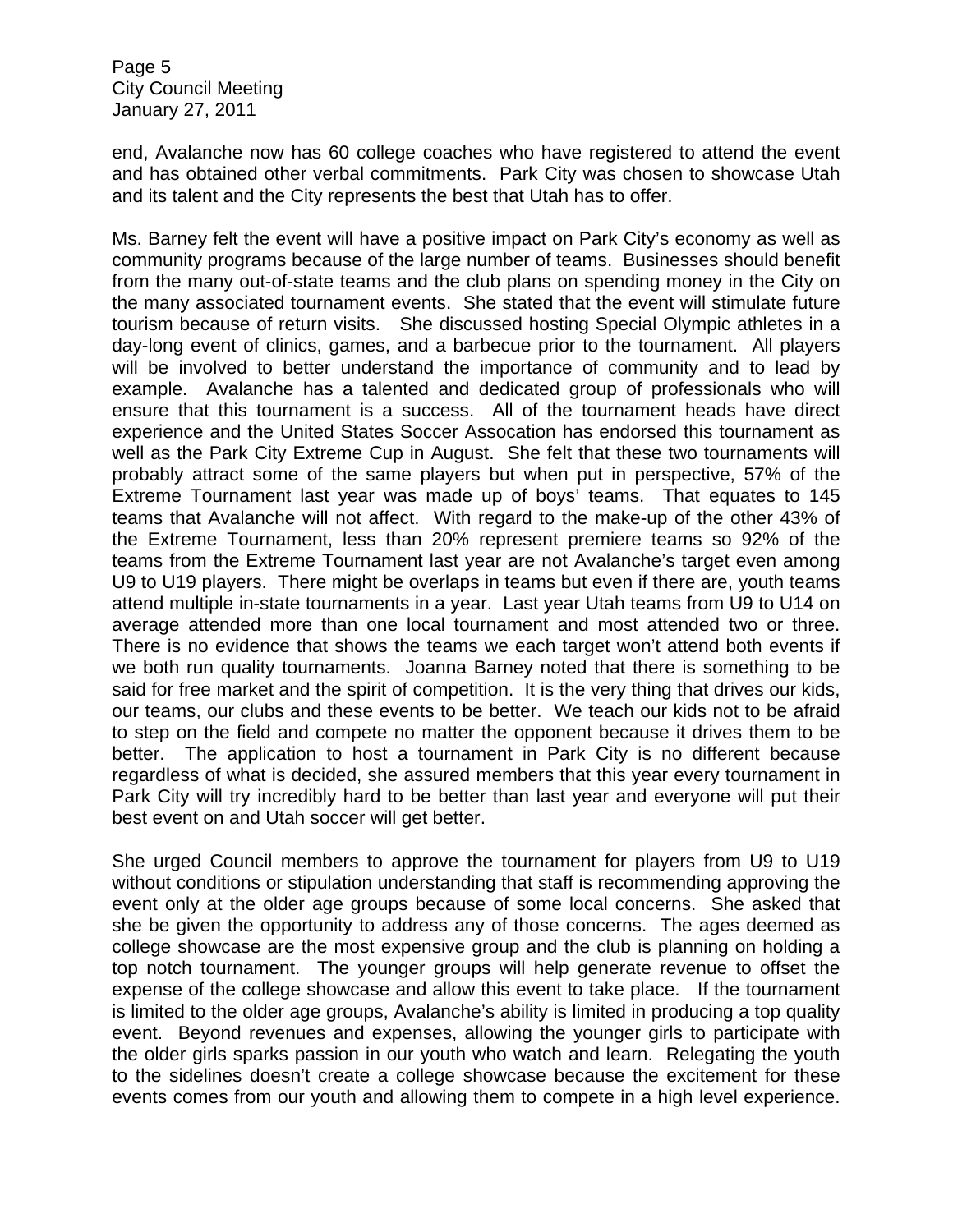Page 6 City Council Meeting January 27, 2011

Avalanche is not looking for special consideration but simply asking for the same rights, support, and access offered to every other tournament in this community. We want to bring the country to Park City, benefit everyone involved and she urged members to give them that chance. Ms. Barney noted that a representative from Puma, the sponsor, has flown in from Boston to answer any questions and she mentioned a number of others who are interested in speaking.

For the benefit of Cindy Matsumoto, the Mayor explained the two conditions, only allowing players from U15 to U19 to participate and requiring that 60% of the teams be from out-of-state. In response to a question from Mr. Butwinski, Ms. Barney stated that the coaches are committed and registered and there are more verbal commitments. Most are D1. Currently all of the teams verbally committed are out-of-state and Avalanche's teams will be staying in Park City. Mr. Butwinski pointed out the three day difference in submitting applications for the two events and Mr. Weidenhamer believed it was coincidental. The Mayor opened the public hearing and encouraged the public not to read their emails or letters as City Council members have already received and read them.

Tom Judge, Puma representative, described a great relationship with Avalanche. Puma's focus is the women's game and it sponsors the Southern California Blues and Avalanche which are the two top two women clubs in the country. Puma is very excited to be a part of a national tournament and affiliated clubs will be invited. He commented on the special experience this event will bring.

Rusty Reed, resident, spoke about the purpose of the college showcase but the problem is girls committing at 15 and 16 years old. The younger age groups are needed because it takes three or four years for the college coaches to recognize the talent and to analyze the fit. He encouraged members to include the younger age groups so the coaches really have a chance to identify with the athletes.

LaVar Christensen, state representative, commented on Park City hosting the Sundance Film Festival and the 2002 Olympic Winter Games. He described athletic pursuits in his family and the talent in Utah. People are attracted to Utah and this event is one of the finest examples of municipal government at work. He applauded Avalanche for 100% of its players going to Division 1. This event is great for tourism and he encouraged the City Council to think big and to include all age groups.

Kevin Brooder read excerpts from a letter from President Bill Manning of Real Salt Lake supporting Avalanche's soccer tournament in Park City ages 9 to 18 June 3 – 5, 2011. He relayed that Bill Manning worked closely with Bill Malone in 2009 on the MLS All-Star Game and 1,000 room nights were booked in Park City. Mr. Manning writes that Utah still is not on the map nationally when it comes to soccer and it needs clubs, like Avalanche, to host high level tournaments as proposed to entice college recruiters. The letter concludes that Utah Avalanche will represent the state and community in an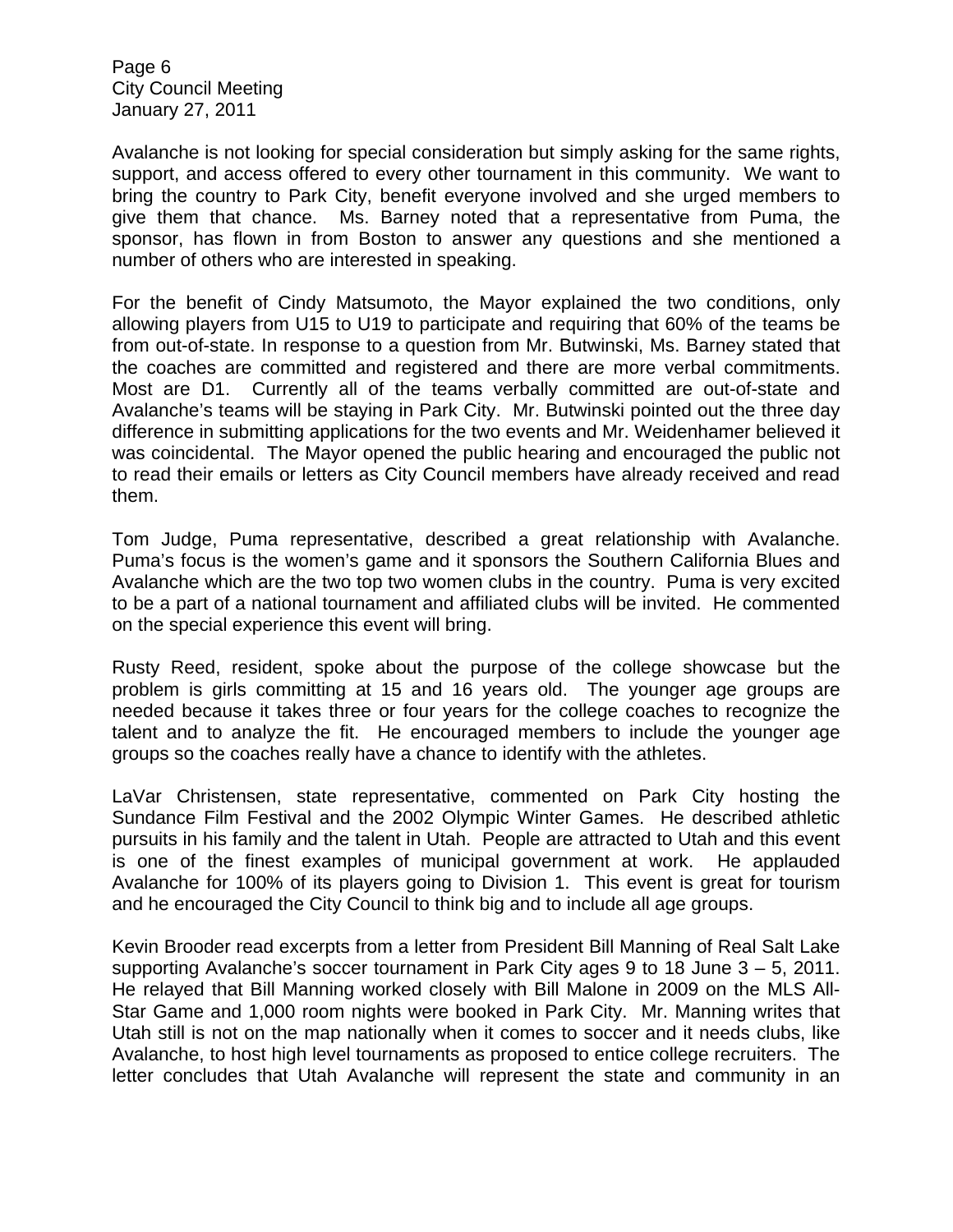Page 7 City Council Meeting January 27, 2011

exceptional manner and he looks forward to working with them to make the tournament a success.

Ms. Barney interjected that when Avalanche travels, all age groups go together because important relationships are formed. Other clubs will want to bring all age groups and she does not want to turn away teams.

Bob Martin, Director of Coaching for the Park City Soccer Club and resident, explained that they learned about the tournament about the first week in December. He stated that Avalanche is a top notch club but the process impacts him as a stakeholder and he spoke about his 13 year history with the club. The other local club is Black Diamond who regularly competes with Avalanche. The goal of the local clubs is not necessarily to have all players receive a Division 1 scholarship but to provide a soccer experience to every kid. One of the best ways to raise funds for a club is to host a tournament and to be an elite club. He started the soccer camp 33 years ago. Mr. Martin felt that the Avalanche tournament will be successful but it will impact the Park City Soccer Club's tournament. He supports a college showcase for girls but also for boys. On behalf of the club, he urged Council members to deny the application and approve the Park City Soccer Club Showcase. In time, the club will have a great reputation. Avalanche can come in and reap the harvest of the work the local club has done to develop soccer in the community. Local stakeholders will be impacted if Avalanche's application is approved. A premiere soccer facility will be available in Salt Lake in one year and would be a perfect regional site for Avalanche. He complained about the process and lack of communication and repeated his concerns several times. What is the hurry?

Pete Dunmeyer, Park City Extreme Cup, commented on the growth of the Extreme Cup. Last year, there were 262 teams who used 23 fields which were maxed out. There is no way Avalanche can accommodate 200 teams on nine fields and no approvals have been granted for field use from the Snyderville Basin Special Recreation District. The most teams able to play would be somewhere between 120 to 140 which may seriously compromise the quality of the tournament because the games would have to be shortened. The size of the tournament is not doable in the proposed format making some of their claims suspect.

Lisa Effinger, Park Meadows resident and business owner, expressed her support of the *buy local* campaign and finds it ironic that the City would open the doors to this outside group. She spoke about the early years of soccer and the grass roots efforts. Both property and sales tax revenues were used to build the facility and now, behind their backs, the Council has opened the door for these people to come in and directly challenge what they have tried to build here.

Bob Derber, Park Meadows resident, stated that someone did not follow the notice matrix and they got ambushed. Not knowing about the application bothers him. We built this Park City tournament over a number of years but they need incubation. Push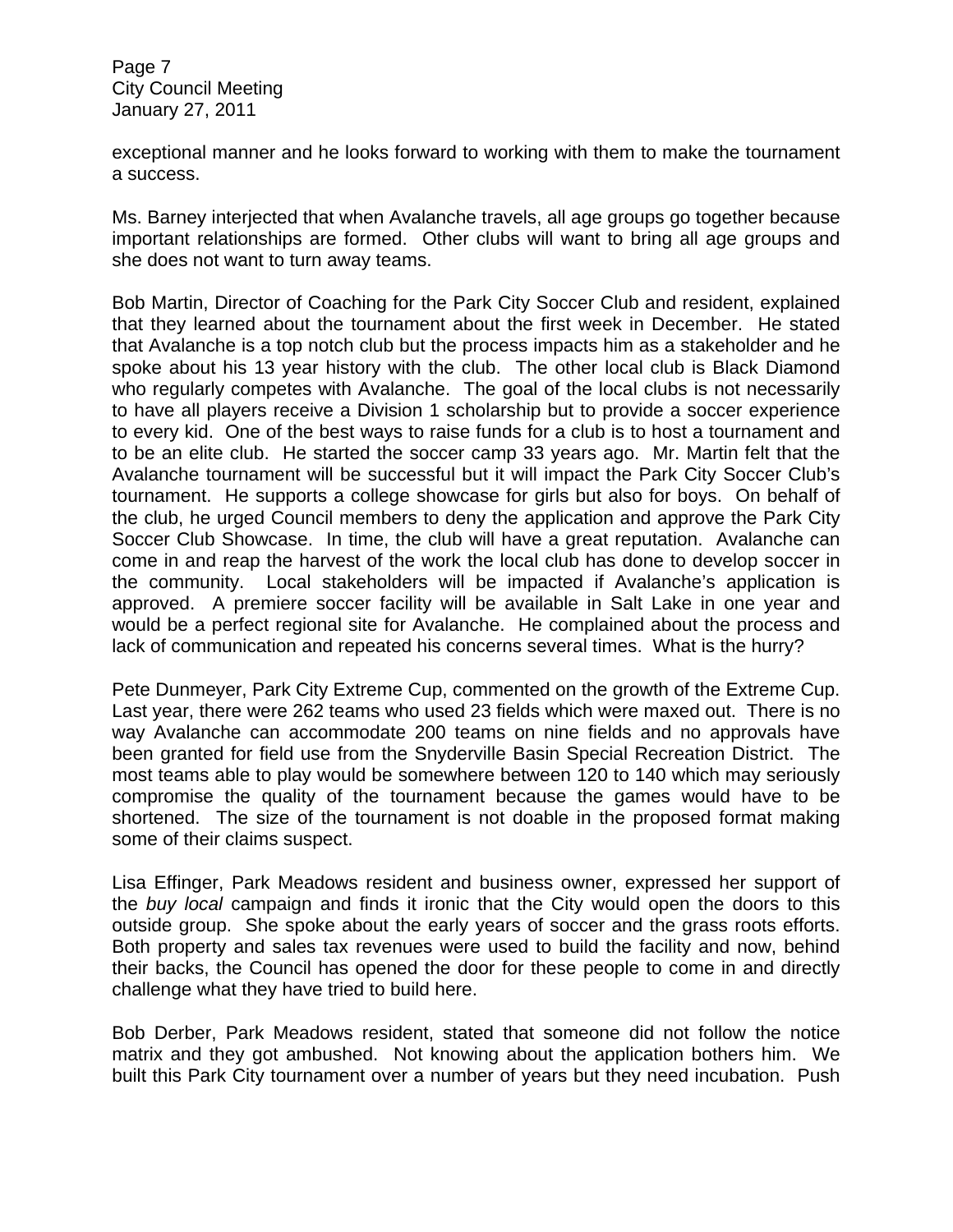Page 8 City Council Meeting January 27, 2011

the Avalanche Tournament back a year. He was surprised that Avalanche is stonewalling the City on limiting the age groups.

Richie Reed stated that he is the Director of the Black Diamond Soccer Club, former Director of Park City Extreme and co-founder of the Park City Extreme Tournament. He stated that the U9 through U14 groups do not typically travel in mass but commute to local events. The only Park City resident in favor of the tournament is Rusty Reed whose daughter plays for Avalanche. There are few kids who leave the Park City clubs. The younger teams will directly impact Park City and Avalanche has been showing off tonight with its speakers. He didn't realize that this community is all about the dollar. Keep it local.

Shelley Gillwald, Tournament Director, stated that this will be Park City's  $8<sup>th</sup>$  Extreme Cup and she has been involved in the tournament for five years. She asked that members deny the Avalanche Tournament because it greatly impacts the success of her tournaments. 263 teams are signed up and approximately \$35,000 in proceeds to provide scholarship support for the kids has been raised. The first few tournaments had only 50 teams but this event has grown 450% and the Extreme Cup is now the largest tournament in the state and one of the larger tournaments in the Intermountain West. Last year over 50% of the teams were Division 1 and premiere teams. The Extreme Cup is also a nationally ranked tournament and is working on attracting more teams. Avalanche's marketing greatly impacts her ability to market out of state particularly at the U9 through U14 level. Out-of-state teams are typically within driving distance from surrounding states and those groups will not come here twice. She felt that the Extreme Cup has come a long way and they are ready to take this tournament to the next level.

The Mayor asked if the tournament is moved to Salt Lake City next year, as mentioned earlier, would people drive to only one event as suggested. Ms. Gillwald clarified that Park City is their drawing card and the problem is that Avalanche is asking for the same venue to draw patrons. Avalanche's tournament also competes with sponsors. The original application was for 250 teams with 70% out-of-town which is not realistic and now it has been adjusted to 100 to 200 teams with 60% out-of-state which is still a challenge. She is suspicious of the numbers promised. Ms. Gillwald feels the City has proceeded on some false assumptions. It took the Extreme Cup seven years to get 263 teams. Also they needed 16 fields for 178 teams over three days and Avalanche is considering seven fields with 200 teams. The numbers don't work. The Park City Soccer Club paid over \$38,000 in fees for fields, field house use, etc. and is making a significant contribution to the community and she would expect that the City provide support to them. It is ironic letting an outside entity into Park City to reap the benefits while the Chamber is launching a *keep it local campaign*. She understood the economic benefit of filling beds but feels the opportunity is there with the Park City Showcase and she asked to keep it local.

Bob Kollar, Joint Venture Manager, clarified that the 200 team tournament play will be accommodated on Snyderville Basin fields not just the fields within Park City.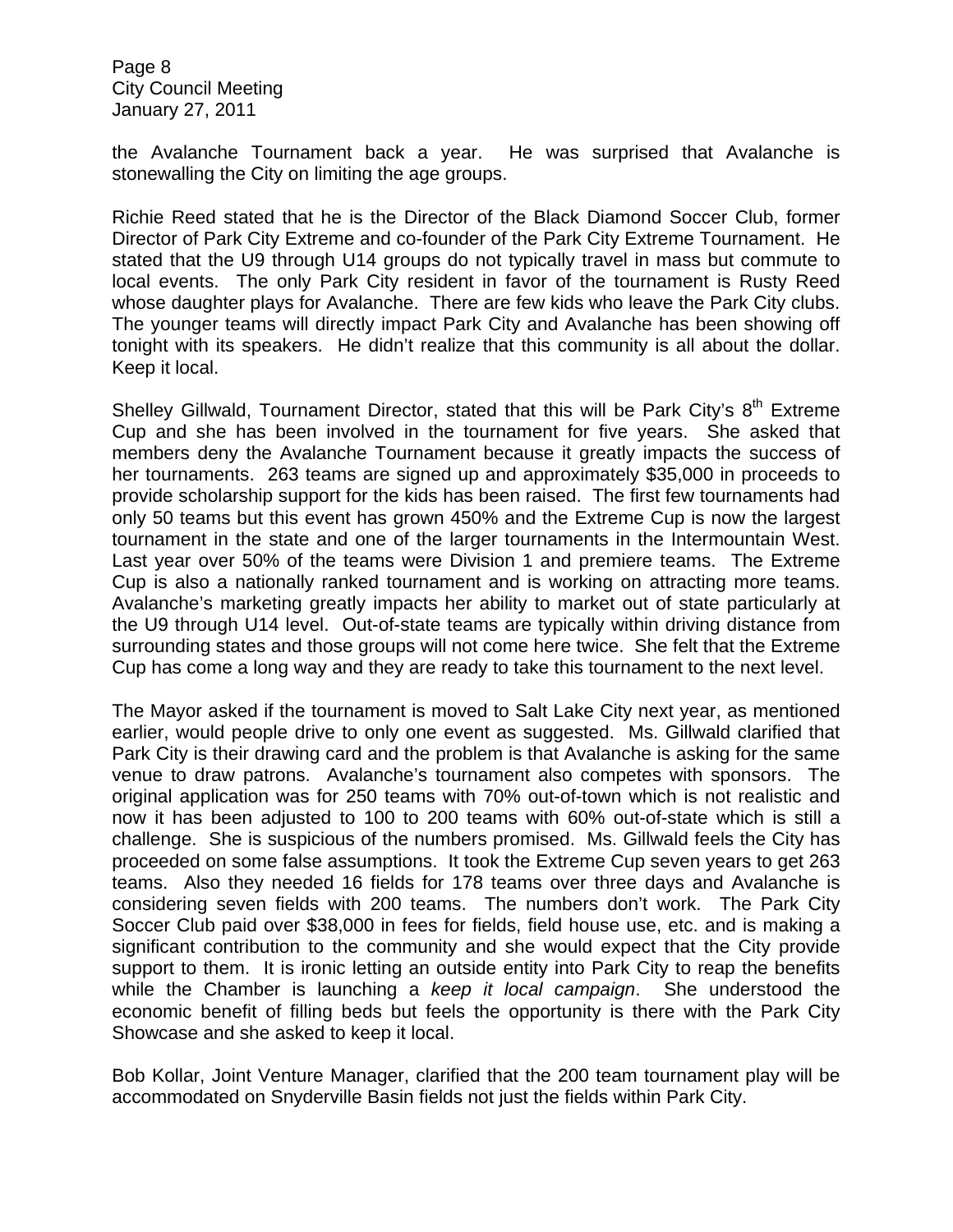Page 9 City Council Meeting January 27, 2011

Jan Hoblin stated that she has four kids in the Park City Soccer Club. She added that she was a collegiate soccer player. There is a passion for soccer in Park City but it is dwindling. Lacrosse is taking over as well as hockey programs. She urged support of the Park City Soccer Club and its future.

Brian Hotsen, resident, explained that the success of Black Diamond is critical to the local scholarship program; allowing kids to participate that otherwise could not do so. Potential negative impacts to local soccer should be studied and this application should be postponed until it is fully understood.

With no further comments from the audience, the public hearing was closed.

For the benefit of Ms. Simpson, it was explained that the majority of tournaments include the younger groups. She commented on how far in advance Avalanche submitted its application. Mr. Weidenhamer pointed out the planning involved with marketing, booking travel, etc. It was stated that both groups are marketing their tournaments.

Candace Erickson remarked on the comments from people upset about not knowing about this application. She explained that the City simply responds to applications and nothing has been hidden. She assumed the soccer community would be aware of this as a matter of interest. Shelley Gillwald interjected that Bob Kollar contacted her in October about the tournament but she questioned why she wasn't called when Avalanche applied. Ms. Erickson stated that she does not feel it is the City's job to inform people about master festival license applications. Council doesn't receive advance notice. The source for funding maintenance for fields is primarily derived from sales tax dollars and she acknowledged having no concept of the competition for local soccer dollars. The funding for fields was based on the larger proportion of play being offered to outside groups, referencing the Triple Crown Softball Tournament. Park City is a resort and recreation town, outside groups are invited, and the City survives on sales tax dollars. Ms. Erickson recognized the importance of property tax dollars, but the sales tax revenue source is essential in balancing the budget.

Joe Kernan asked for more clarity on age ranges and staff's recommendation. Jonathan Weidenhamer explained that Avalanche applied for ages 9 to 19 and after hearing the concerns expressed by the local clubs, a compromise of limiting participation to older groups was suggested by staff. Joanna Barney explained that Avalanche is a girls-only club and do not have the benefit of boy teams. The expense for the showcase is significant. They could hold a bare minimum event, but want to host the college coaches, VIP tents, etc. The money has to come from some place and the revenue from the younger age groups is needed. Mark Gibb, Avalanche, stated that they do not view this as an either or proposition between them and the local clubs but would like the chance to share Park City.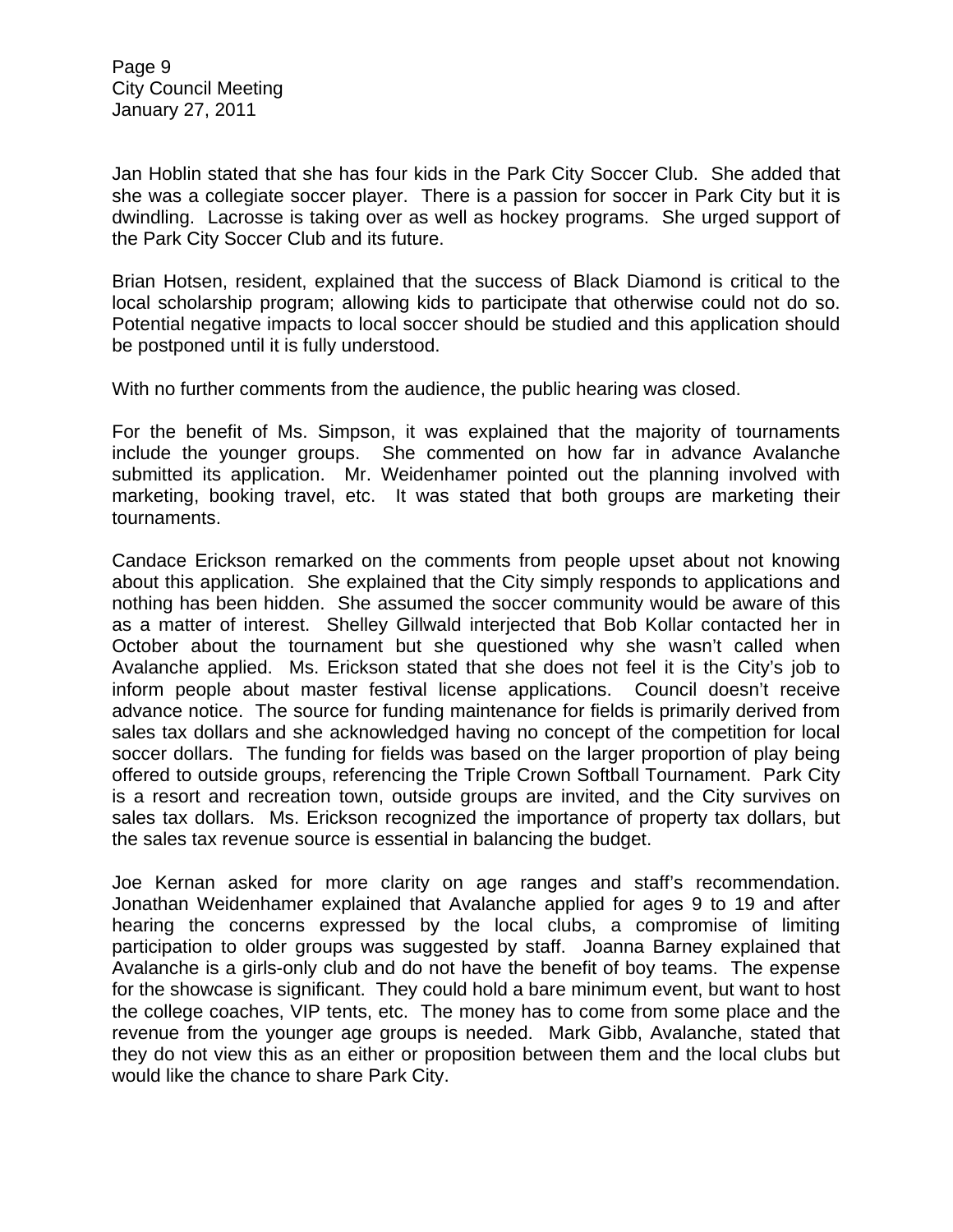Page 10 City Council Meeting January 27, 2011

Mayor Williams expressed that no one doubts the Park City Soccer Club's commitment. It used to be that most of the better players went to Salt Lake clubs because Park City couldn't offer the same caliber experience. He spoke about building facilities with the hope of attracting events. The applications were made three days apart and the tournaments are two weeks apart which may be a disaster. He stated that he has no problem allowing Avalanche here; that's why we built these fields. The Mayor noted that some of the emails sent to Council members were brutal. This town is based on inviting other people to spend their disposable income here.

Bob Martin reiterated his suggestion to postpone the tournament for a year. The Mayor again explained the relationship between sales tax generated dollars and special events. Avalanche's application was submitted earlier but he felt that holding two tournaments so close together will hurt somebody. Alex Butwinski asked about the number of fields needed. Bob Kollar explained that requests have been made for eight fields in Park City and ten fields in Snyderville Basin. Shelley Gillwald stated that they needed 23 fields to host 263 teams over three days. It was explained that Extreme is just girls as well. Mr. Butwinski disclosed that he has received positive feedback from residents about the Avalanche Tournament. He doesn't agree with the buy local argument because visitors shop here and it is important to support economic development. Cindy Matsumoto spoke about the popularity of soccer in Park City 20 years ago where play was unstructured and casual. It was explained that the local tournament in August is boys and girls and all age levels. Mr. Reed indicated that the Black Diamond Tournament is a brand new event for girls.

Mayor Williams did not view the Avalanche Tournament and the Park City local tournaments in direct competition. The are many areas that host national or regional tournaments more than once a year. He recognized that approval of the application may affect the Black Diamond Tournament slated a week later. Joe Kernan believed the tournament may have some short term negative impacts but may create more opportunities for kids, families and businesses in the future. Liza Simpson emphasized that this discussion is about play and hopes that the local soccer community will be watching Avalanche's games. The community is supportive of local clubs which will continue. The dates are close and she hopes that it doesn't affect the Extreme Cup in August. She stated that she is reluctant to change the age groups which may affect the success of the event. The Mayor expressed some concern about the 60% out-of-state criteria because it is a new event. Bob Kollar discussed viewing this event as a destination tournament of elite level out-of-state teams. Mark Gibb stated that Avalanche would prefer not to guarantee 60%. A report can be provided after the tournament and all of the teams so far are 100% out-of-state. Joe Kernan favored a carrot to a stick approach.

Bob Martin interjected that this event looks attractive because it is going to bring revenue into Park City. If there is no guarantee on the out-of-state attendance then what has the Council accomplished? Ms. Simpson felt that if Avalanche doesn't meet the 60%, a future MFL may not be granted. Mark Harrington suggested amending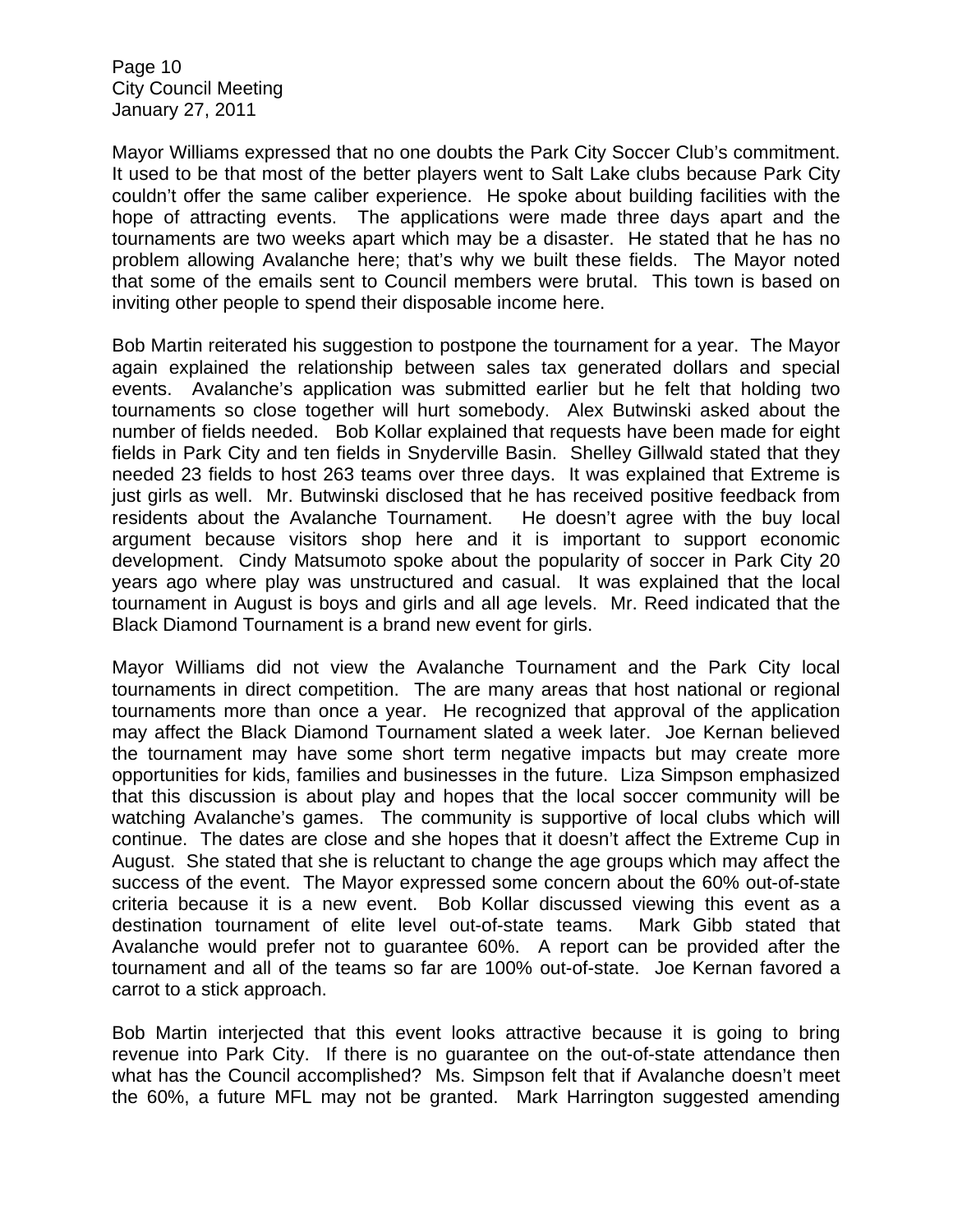Page 11 City Council Meeting January 27, 2011

Condition No. 4 to reflect that the percentage of out-of-state teams shall be considered in meeting criteria for any future applications for renewal. Mr. Kernan recommended striking Condition No. 5 limiting the full age range. Joe Kernan, "I move we approve the Master Festival License for Utah Avalanche with the amendments of cutting out No. 5 on Page 101 and Mark's amendment to No. 4". Liza Simpson pointed out that the Findings of Fact may need to be adjusted as well. Alex Butwinski seconded. Motion unanimously carried.

Bob Martin approached the dais repeating his objections and complaints about the Avalanche Tournament at length. These are not on the record as the public hearing was closed.

7. Consideration of a Master Festival License - Park City Soccer Showcase - Jon Weidenhamer explained that the event is slated for June 10 – June 12, 2011. The Mayor asked if the date will change and Richie Reed stated that it won't; the event has already secured 64 teams. He explained that Greg Morales, the applicant, approached employee Karen Yocum in June 2010 when the event was placed on the calendar. Marketing began in January and the concept began three years ago. More than half of the teams are out-of-state and premiere regional teams are committed to this tournament rather than Avalanche's Tournament. The Mayor opened the public hearing.

Bob Martin stated that he is in favor of moving our soccer community forward with the Showcase. He supports approval of the application but again complained about Avalanche. The Mayor encouraged him to stay on topic. Mr. Martin continued to urge members to delay the Avalanche Tournament because of lack of notice to the soccer community.

Bob Kollar explained Avalanche was initially looking for field dates in July but he encouraged them to move to the shoulder season and they actually selected the Showcase date. He urged them to collaborate and benefit from a combined effort which did not occur.

Mr. Richie believed the event will grow well past 64 teams this year.

Shelley Gillwald stated that Park City Extreme Club endorses this event.

Brian Hotsen expressed his disappointment with the approval of Avalanche's application and is supportive of City Council approving the Park City Soccer Showcase.

With no further comments, the public hearing was closed. Discussion ensued on Mr. Morales' soccer camp. Candace Erickson, "I move we approve the Master Festival License for the Park City Soccer Showcase on June 10 through June 12". Cindy Matsumoto seconded. Motion unanimously carried.

# **VI ADDITIONAL DISCUSSION – AGENDA ITEMS**